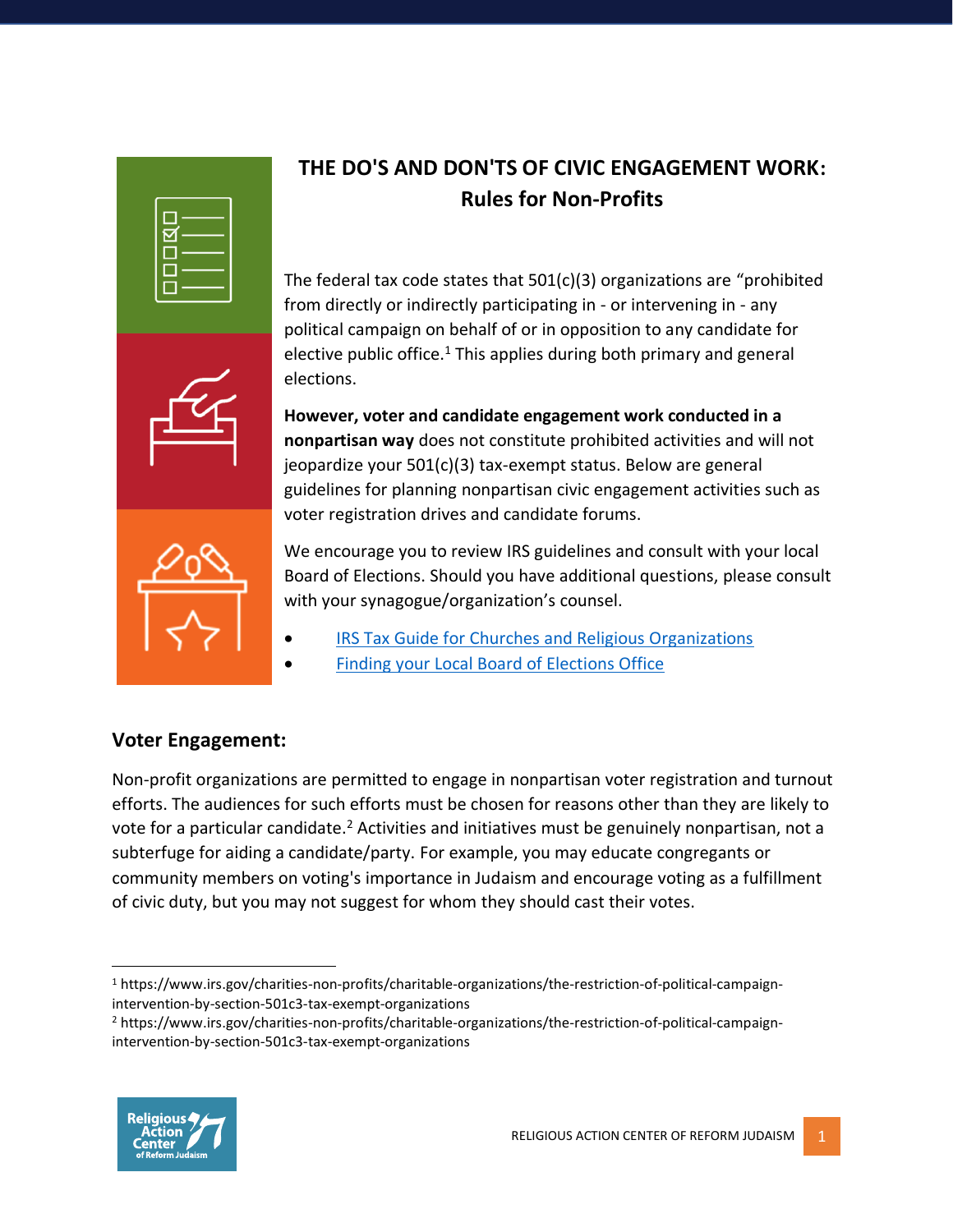

501(c)(3) organizations may engage in the following types of voter engagement activities:

- Promoting and conducting nonpartisan voter registration
- Educating voters on the voting process (dates, deadlines, polling locations, absentee ballots, etc.)
- Encouraging voter turnout and planning get out the vote activities

*When conducting voter engagement work, we also encourage you to review your state's laws including any requirements concerning registration drives and training registration volunteers. More information can be found in the [RAC's Voter Engagement Toolkit.](http://www.rac.org/voterengagementtoolkit)*

## **Candidate Engagement:**

Engaging with candidates, particularly through nonpartisan candidate debates or forums, is a powerful opportunity to educate your congregation and community about candidates' views on the issues important to your community.

But care must be taken to ensure this work remains nonpartisan. Both the Federal Election Commission and the IRS have rules that apply to the candidate engagement work of nonprofits. There might also be state-level election rules as well; you should check with your state Board of Elections. Most important to keep in mind: 501(c)3 entities, including synagogues, may not implicitly or explicitly endorse or oppose candidates or parties for office without jeopardizing their nonprofit status.

Specifically, the IRS prohibits nonprofits from intervening in political campaigns. The [IRS lists](https://www.irs.gov/pub/irs-drop/rr-07-41.pdf)  [specific factors for 501\(c\)\(3\) organizations](https://www.irs.gov/pub/irs-drop/rr-07-41.pdf) that are hosting candidate appearances, including forums and debates, that the IRS will use to determine if a nonprofit is violating the rule of intervening in campaigns. These include:

- "Whether the organization provides an equal opportunity to participate to political candidates seeking the same office;"
- "Whether the organization indicates any support for or opposition to the candidate (including candidate introductions and communications concerning the candidate's attendance);"
- "Whether any political fundraising occurs."
- "Whether questions for the candidates are prepared and presented by an independent nonpartisan panel,"

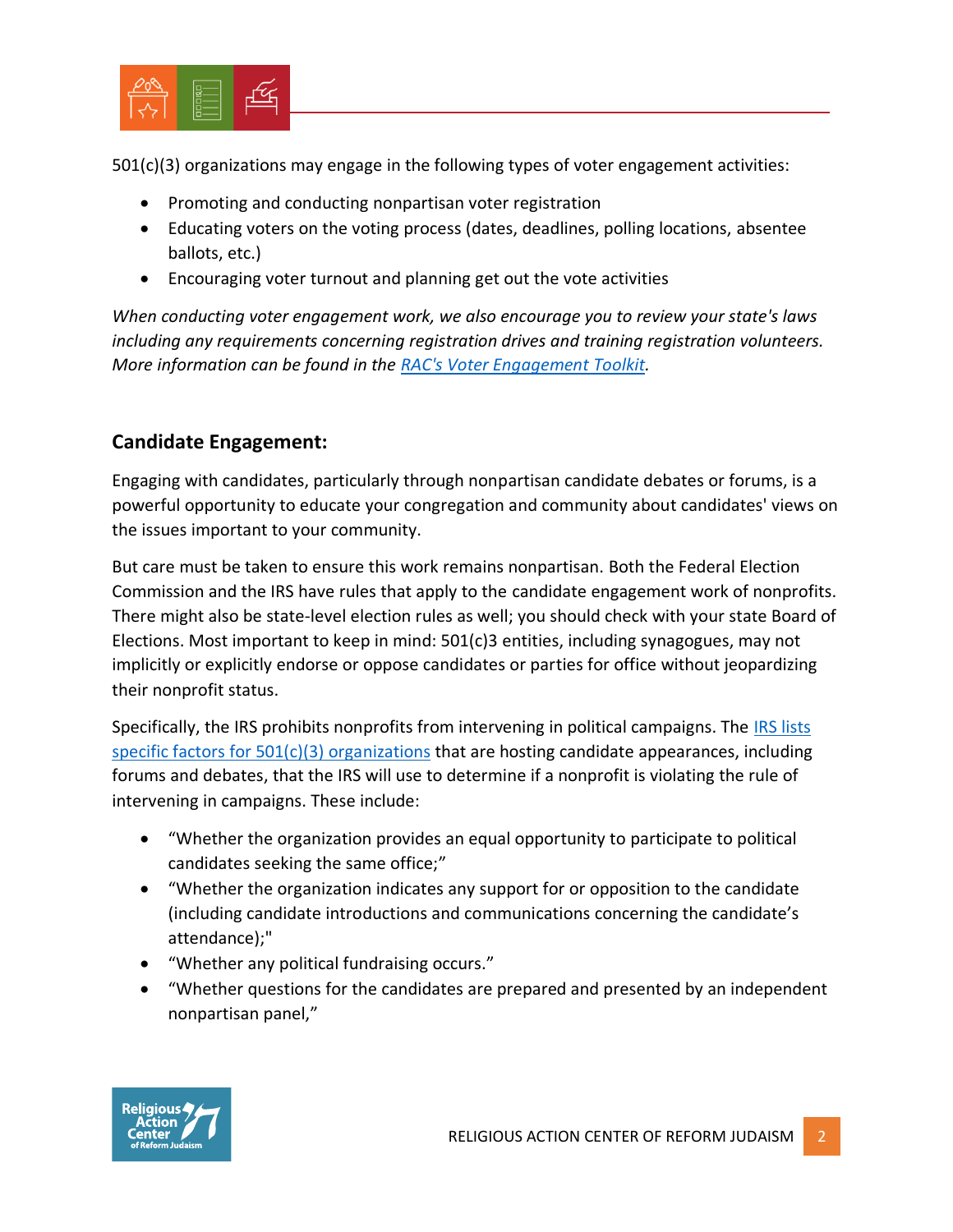

- "Whether the topics discussed by the candidates cover a broad range of issues that the candidates would address if elected to the office sought and are of interest to the public,"
- "Whether each candidate is given an equal opportunity to present his or her view on each of the issues discussed,"
- "Whether the candidates are asked to agree or disagree with positions, agendas, platforms or statements of the organization,"
- "Whether a moderator comments on the questions or otherwise implies approval or disapproval of the candidates."<sup>3</sup>

In general, this means that when planning candidate debates or forums, 501(c)(3) organizations should:

- Refrain from endorsing any candidates or political parties;
- Invite all viable candidates for a specific office and only move forward if both candidates (in a two-candidate race) or two or more candidates (in a multi-candidate race) agree to attend;
- Cover a broad array of issues in the forum;
- Give candidates equal time to present their views on the issues during the event;
- Ensure the moderator is neutral;
- Ensure the questions asked are unbiased and refrain from asking candidates to agree or disagree with specific positions or platforms of the sponsoring organizations.

These rules and guidance cover candidate forums and debates, but there are additional regulations regarding candidate appearances at events other than forums or debates. If your congregation is considering other candidate appearances, you will need to consult those rules separately.

If you have additional questions about how to keep your event nonpartisan, be sure to consult an attorney or your local Board of Elections office. More information can be found in the [Candidate Engagement Toolkit,](http://www.rac.org/candidateengagementtoolkit) [this post from the Nonprofit Law Blog](http://www.nonprofitlawblog.com/501c3-electioneering-rules-candidate-appearances-debates/) on candidate appearances and debates, [A Nonprofit's Guide to Hosting a Candidate Forum](https://www.nonprofitvote.org/documents/2018/02/hosting-candidate-forum-nonprofit-guide.pdf/) from Nonprofit Vote, or the resources linked below.

<sup>3</sup> <https://www.irs.gov/pub/irs-drop/rr-07-41.pdf>



l